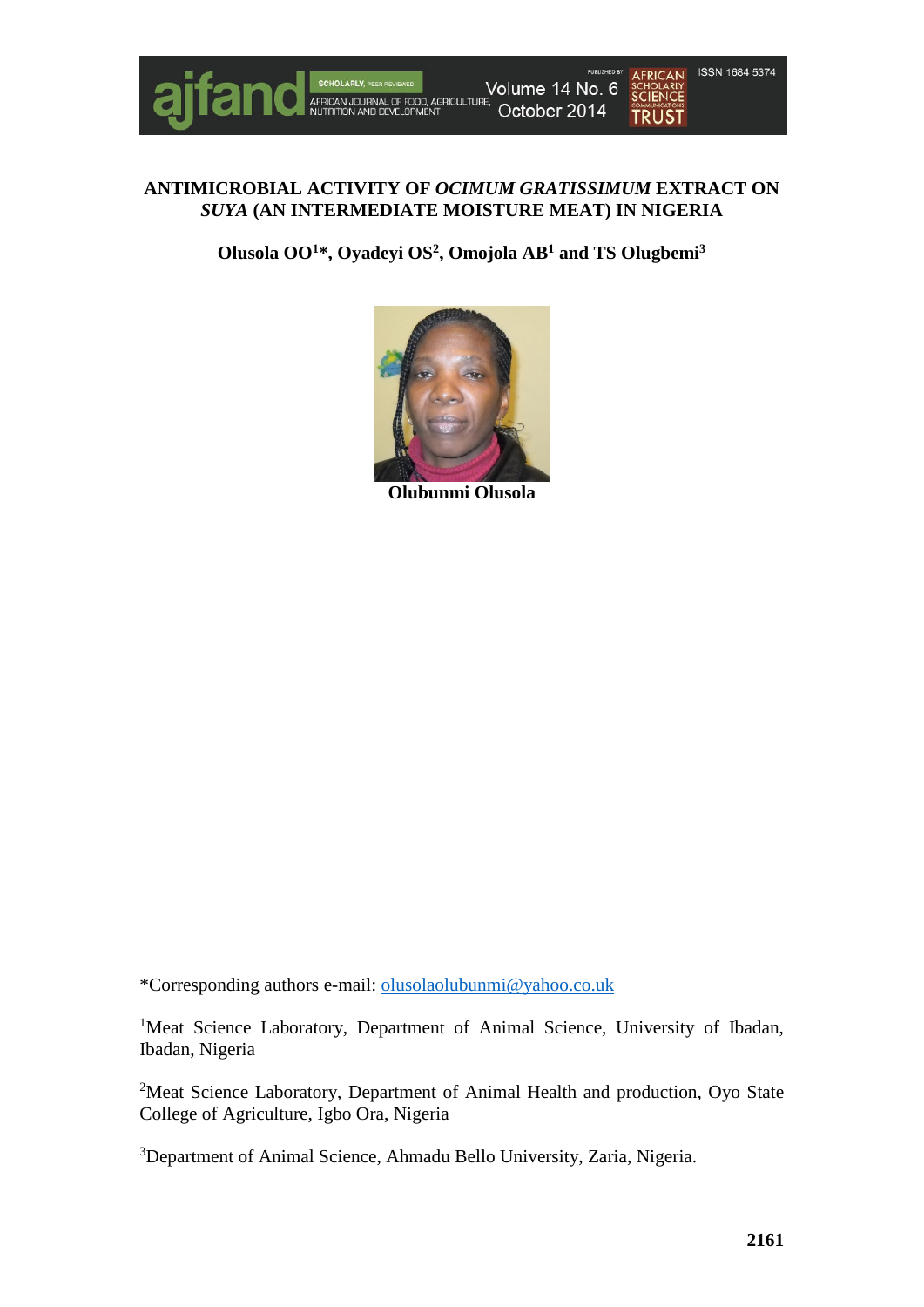## **ABSTRACT**

Matured leaves of *Ocimum gratissimum* were harvested and the extracts used to cure *Suya* (an intermediate moisture meat). *O. gratissimum* leaves were collected from Oyo state south west region of Nigeria, rinsed in distilled water and squeezed to extract the fluid. The meat used was *Semi membranosus* muscle from beef carcass, which was trimmed of all visible fat and connective tissues. The meat cut was sliced into sheets of 0.18cm-0.35cm thick and lengths of between 5.0cm-7.1cm. The study comprised five treatments with 10 replicates each in a completely randomized design. Treatment A (TA) served as the control (*Suya* without *O. gratissimum* extract(*OGE*), while treatment B (TB), treatment C (TC), treatment D (TD) and treatment E (TE) were *Suya* soaked in *OGE* for ½ hr, 1hr, l½ hrs and 2 hrs, respectively, before coating with *Suya* ingredients. A total of 50 sticks of *Suya* weighing from 38.10 - 59.30 grams of sliced meat per stick were prepared for each treatment. The meat on sticks was properly coated with *Suya* ingredients and arranged around glowing embers of charcoal. The morphological and biochemical characterization of aerobic bacteria, coliform and lactic acid isolates from the five treatments was carried out. At Day 0, isolates from samples of the five treatments include: Aerobic species of *Pseudomonas, Bacillus, Micrococcus,* and *Flavobacterium* species*.* Three Coliform species isolated were: *Proteus*, *Aeromonas* and *Enterobacter* species. The four Lactic acid bacteria isolated were *Pediococcus, Streptococcus*, *Lactobacillus* species and *Enterococcus feacalis*. The bacterial count on *Suya* meat soaked in *OGE* at different curing times of  $\frac{1}{2}$  hr, 1hr, 1<sup>1</sup>/<sub>2</sub> hrs and 2hrs differed. The aerobic counts  $(0.001 \times 10^5 2.2x10<sup>5</sup>$ ) were relatively low at the third and fifth days for TC, TD, and TE while for Lactic acid bacteria, the count reduced from  $3.0x10^5$  in TA to  $0.2x10^5$  in TE. Coliform counts of  $6.0x10^5$  and  $7.0x10^5$  recorded at day 7 for TA and TB were exceptionally high. *O. gratissimum* extract, used as a curing agent in *suya* production significantly reduced the aerobic count of treated meat, thus enhancing the keeping quality of the products.

Volume 14 No. 6 October 2014

**Key words**: *Suya*, *Ocimum gratissimum* Extract (*OGE*), Bacterial, antimicrobial

**ISSN 1684 5374** 

**TRUST**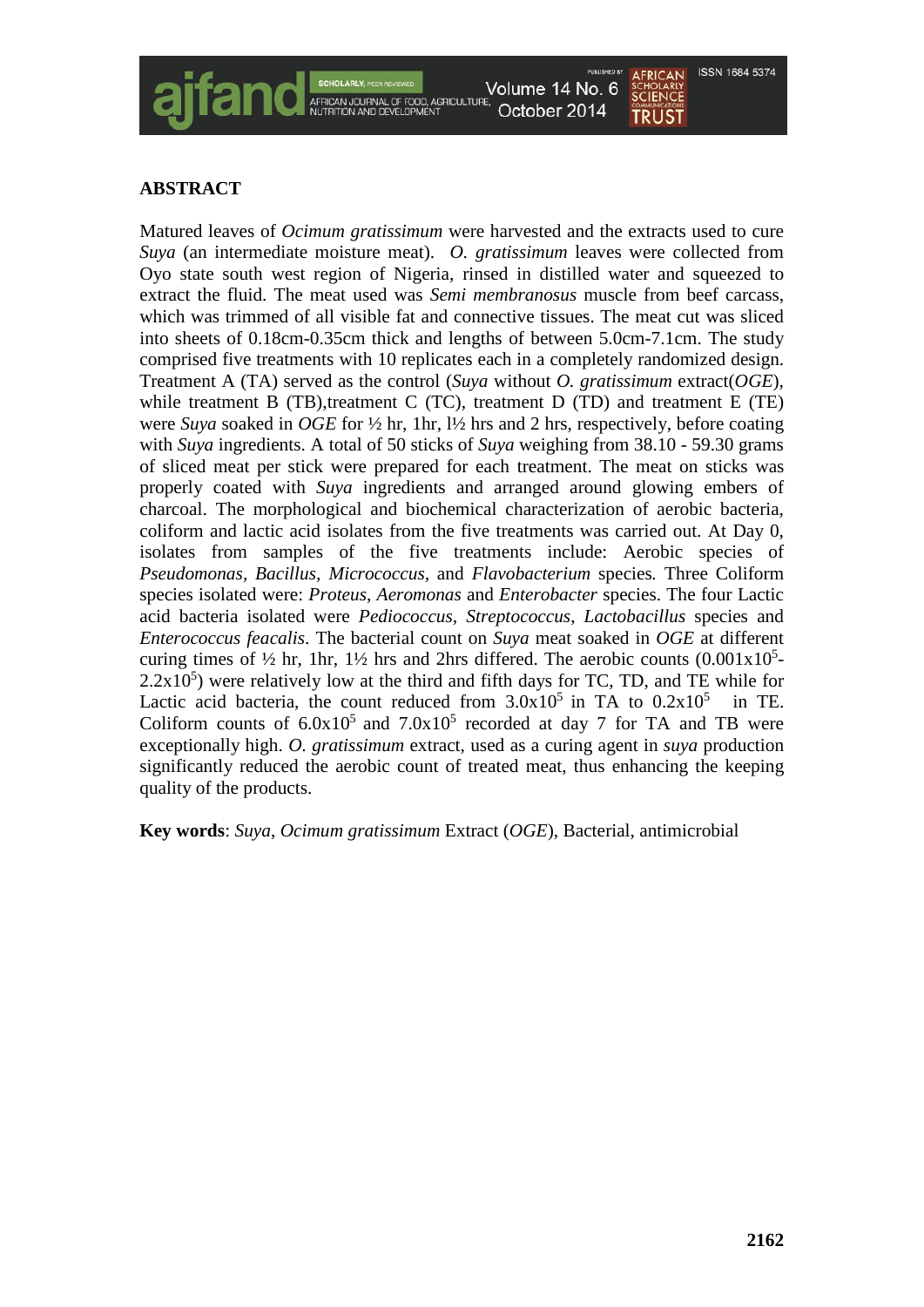#### **ISSN 1684 5374** Volume 14 No. 6 October 2014 **TRIIST**

## **INTRODUCTION**

*Ocimum gratissimum* L is a popular fragrant culinary herb. Fresh basil leaves have a strong and characteristic aroma, not comparable to any other spice, slightly similar in pungency to cloves. It has an energy value of 23kcal, 2.65g carbohydrate, 3.15g protein, 0.64g total fat, and 1.60g dietary fibre per 100g of fresh leaves. It is rich in vitamins, electrolytes, minerals and phytonutrients [1]. The leaves and roots of the herb have several medicinal, culinary and other applications that are greatly beneficial to humans*. Ocimum* belongs to the Lamiaceae family. It is an important herbal medicinal plant in Nigerian communities and in sub-Saharan Africa. The leaves are rubbed between the palms and sniffed as a treatment for blocked nostrils [2]. They are also used for abdominal pains, sore eyes, and ear infections, coughs, barrenness, fever, convulsions, tooth gargle, regulation of menstruation and as a cure for prolapse of the rectum  $[3, 4, 5]$ .

Several species and varieties of plants of the genus *Ocimum* have been reported to yield oil of diverse nature. *O. gratissimum* commonly known as basilica oils has been reported to contain some chemical compounds and active ingredients such as eugenol, linalol, methyl cinnamate, camphor and thymol [6, 7]. Various species of *Ocimum*  have been reported for their numerous medical uses [8].

It is in line with this versatility of the plant that this work tried to explore the usefulness of *Ocimum gratissimum extract (OGE)* in *Suya* processing. *Suya* is an intermediate moisture dried meat product of West Africa that is easy to prepare and highly relished [9]. There are three types of *Suya* namely: *Tsire*, *Kilishi* and *Balangu* with *Tsire* being the most popular with consumers. *Tsire* is boneless meat pieces that are staked on slender wooden sticks and cooked by roasting using a glowing fire [10].

## **MATERIALS AND METHODS**

**Plant material:** Fresh leaves of *Ocimum gratissimum* were collected from Abadina area of the University of Ibadan. The plant was identified at the herbarium unit of the Botany Department of the University of Ibadan.

**Extract Preparation:** Sixty kilograms of the fresh leaves were collected and for every 10kg of leaves squeezed, 200mls of extract was obtained. The leaves were washed in water, and then rinsed with distilled water prior to extraction. Extraction was water based. Washed leaves were slightly fine blended using a Kenwood blender, the fine blend was squeezed in a muslin cheese cloth to obtain the extract. A brownish green juice of 1200ml volume was obtained in all and kept in air-tight bottles in a refrigerator until ready for use the same day.

**Experimental Design:** The design of the experiment was a 5 x 4 factorial in a completely randomized design. There were ten replicates per treatment. A total of 50 samples were randomly allocated to the 5 treatments. Samples were obtained from these and used for the chemical and microbial analyses.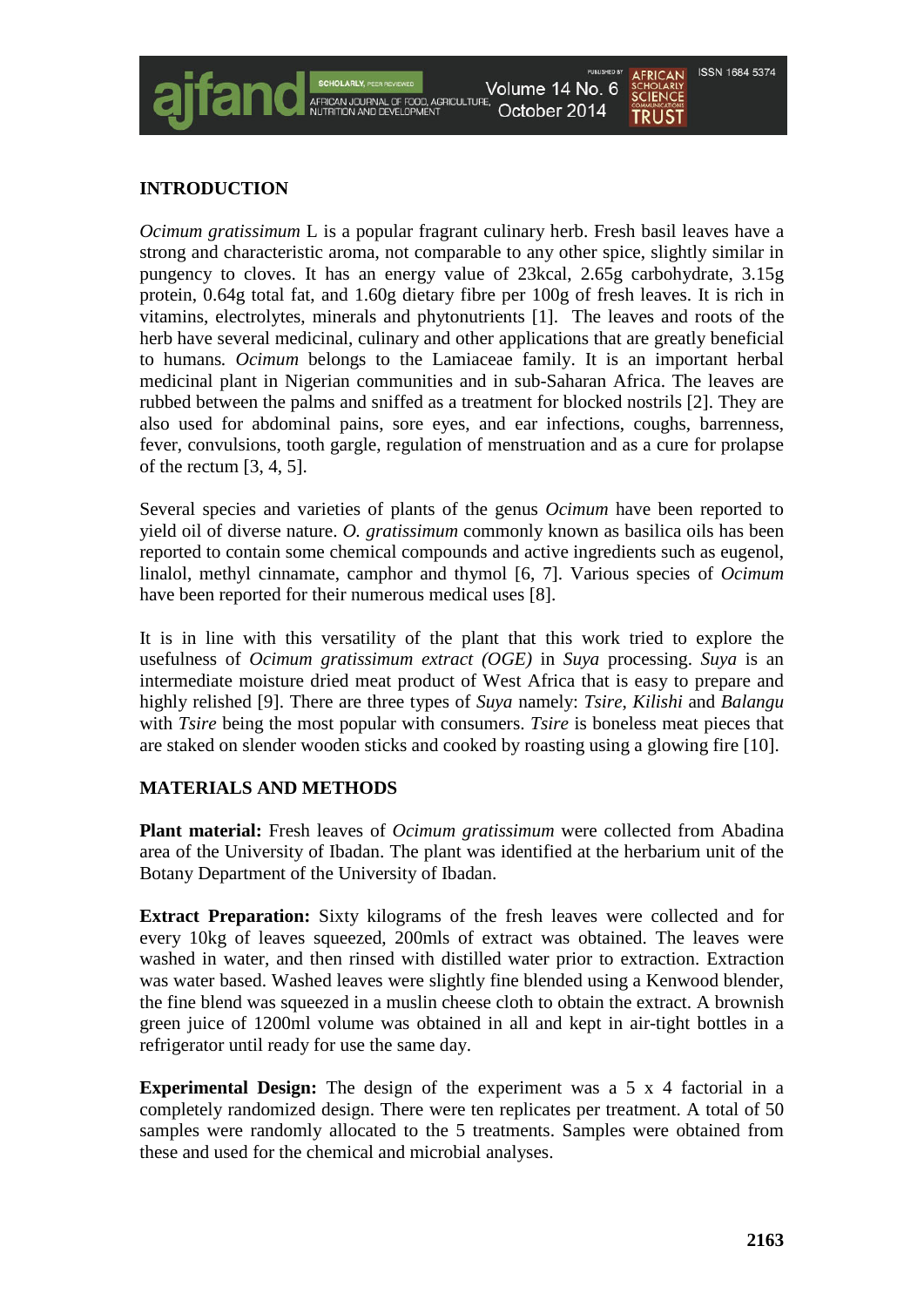Volume 14 No. 6 October 2014

**ISSN 1684 5374** 

**TRUST** 

**Meat Preparation**

Raw fresh meat was obtained from the slaughter slab of the Department of Animal Science of the University of Ibadan. Animals slaughtered were about 3years old. Beef used in this study was taken from the *Semi membranous* muscle of singed beef carcasses. The meat was trimmed of all visible bones, fat and connective tissues. It was cut into chunks of 12cm long and 6cm wide. The chunks were sliced into thin sheets of between 0.18cm and 0.35cm thickness in the same direction of the muscle fibre using a long knife with a very sharp blade. Meat allotted to each treatment was soaked in 200mls of extract except for the control treatment.

#### **Ingredient Preparation**

Spices and other ingredients were obtained from Bodija market in Ibadan, Oyo State. These ingredients were mixed together in this specific proportion to include defatted groundnut paste 52%, salt 8.5%, dried red pepper 10%, curry 5%, maggi 7.5%, groundnut oil 2%, other condiments 5% and ginger 10%. The *Suya* sticks were obtained from Sabo area in Ibadan, Oyo State.

#### **Preparation of** *Suya*

Labelled, weighed staked meats were spread on a flat tray for easy identification. A total of 50 sticks of meat were made for the treatments that comprised of Treatment A (control)-without *Ocimum* extract (*OGE*), Treatment B - meat soaked in *OGE* for ½ hr, Treatment C - meat soaked in *OGE* for 1hr, Treatment D - meat soaked in *OGE* for 1½ hrs and Treatment E -meat soaked in *OGE* for 2hrs. After soaking, all the staked meats were properly coated with *Suya* ingredients. The labelled meat sticks were then arranged around a glowing, smokeless fire made from charcoal that was medium hot (about 150  $^0$ C). The distance of the sticks of meat from the fire was 25.96  $\pm$  2.31cm. The staked meats were allowed to stay around the fire for 25 minutes, turning at intervals and intermittently sprinkled with groundnut oil. Suya was ready at Medium doneness of  $60 - 63$  °C. Meat from all the sticks was exposed to the same degree of doneness because the distance from the heat source and cooking time were the same for all treatments. Meat samples from each treatment were stripped off the sticks, kept in transparent Polyvinly Chloride (PVC) bowls and refrigerated till needed. The weight of each *Suya* stick was determined after roasting and this was used in calculating the percentage cooking loss and the product yield and, samples from each of these treatments were taken for microbiological analysis.

### **MICROBIAL ANALYSIS**

#### **Preparation of Media**

Four different culture media were used to carry out the bacteriological and mycological analysis. The Minimum Inhibitory Concentration (MIC) was determined as well as the Bactericidal / Bacteriostatic effects of the extract, the presence of specific microbes in the product was also established. Nutrient Agar (NA) was used for general microbial analysis, MacConkey Agar (MA) for coliform bacteria, Potato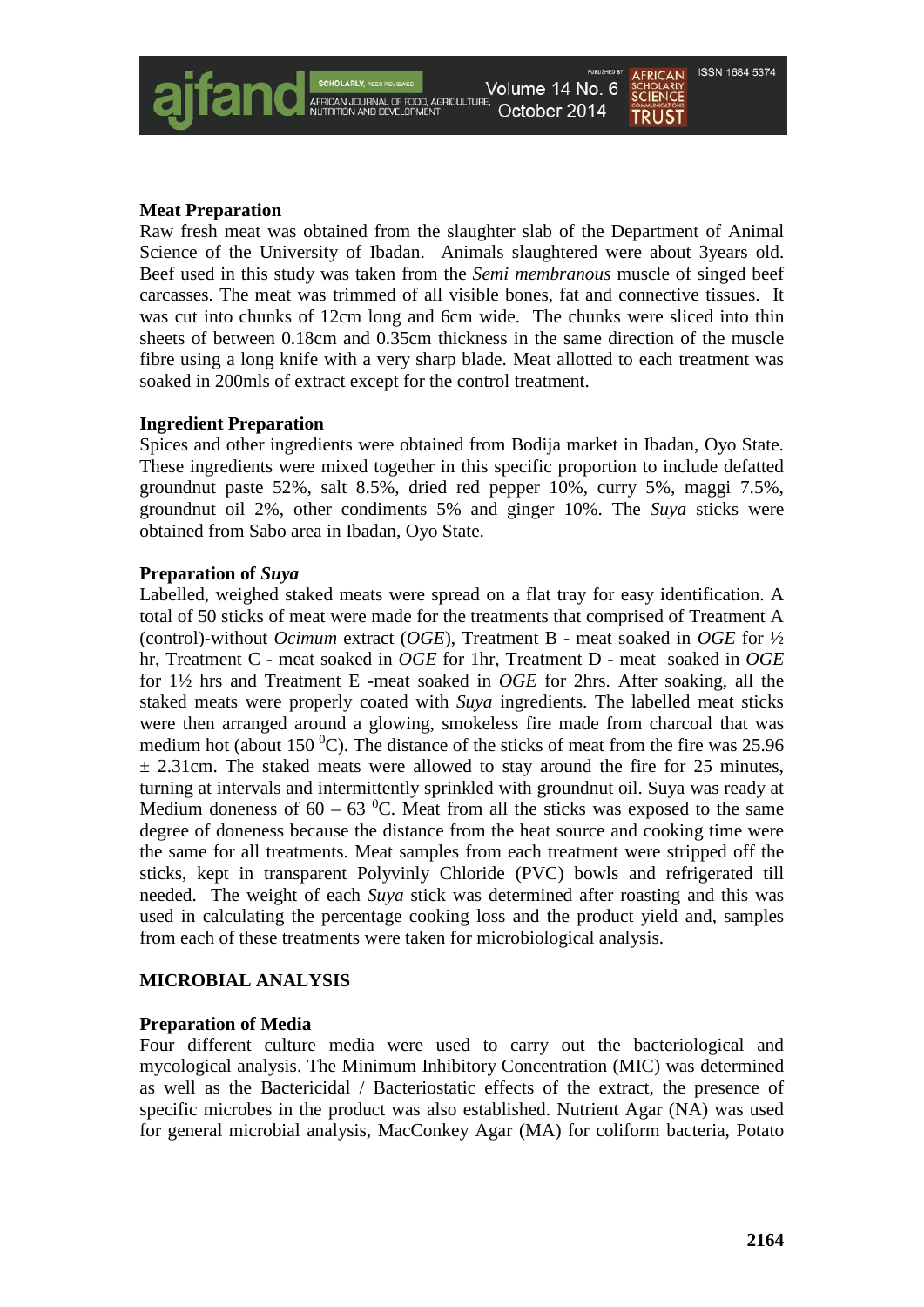

dextrose agar (PDA) for moulds and De Mann Rogosa and Sharpe (MRS) for lactic acid bacteria.

## **Preparation of Different Agar Media:**

#### **Nutrient Agar**

Twenty eight grams of nutrient agar was suspended in 100ml distilled water using a water bath at 100 °C.

### **MacConkey Agar**

Fifty two grams of weighed medium was dissolved in 100ml distilled water in a conical flask dipped in a water bath.

### **Potato Dextrose Agar (PDA)**

Thirty nine grams of PDA was homogenized in 1 litre of distilled water using a water bath at  $100^{\circ}$ C.

#### **Stains Used**

These included gram staining (crystal violet, logous iodine, safranin, ethanol), lactophenol cotton blue.

#### **Isolation Technique – Serial Dilution**

Isolations were made from the samples using the serial dilution methods of [11]. One gram of sample was mixed thoroughly in 9ml sterilized distilled water in McCartney bottle or test tube. A set of six bottles was assigned to each sample. Sterile 1ml pipettes were used to transfer 1ml sample mixture from bottle 1 through bottle 6 in succession mixing thoroughly each time the addition was made.

1ml of each sample dilution from the  $5<sup>th</sup>$  and  $6<sup>th</sup>$  dilution was discharged into the center of the different labelled petri dishes using a sterile pipette. About 15mls each of the previously sterilized Agar medium that had cooled to  $45^{\circ}$ C was poured into pairs of labelled petri dishes for the last 2 dilutions  $(10^{-5}$  and  $10^{-6})$ . Both medium and inoculums were rapidly and carefully mixed by a combination of to and fro then circular (clockwise and anticlockwise) movements for about 10 seconds, care was taken not to allow the medium to spill or touch the lid of the petri dish. The plates were left stationary and allowed to further cool and set. They were then turned over and incubated at  $37^0C$  for 24 – 48 hrs except for the potato dextrose agar that lasted for 5 days, before readings were taken.

#### **Isolation of Organisms on Nutrient Agar and Potatoes Dextrose Agar**

This was done using the pour plate method. The plates containing the nutrient agar were allowed to stay overnight while that of potato dextrose agar was incubated for 3 days. Bacteria usually grow on nutrient agar while fungi grow on potatoes dextrose agar.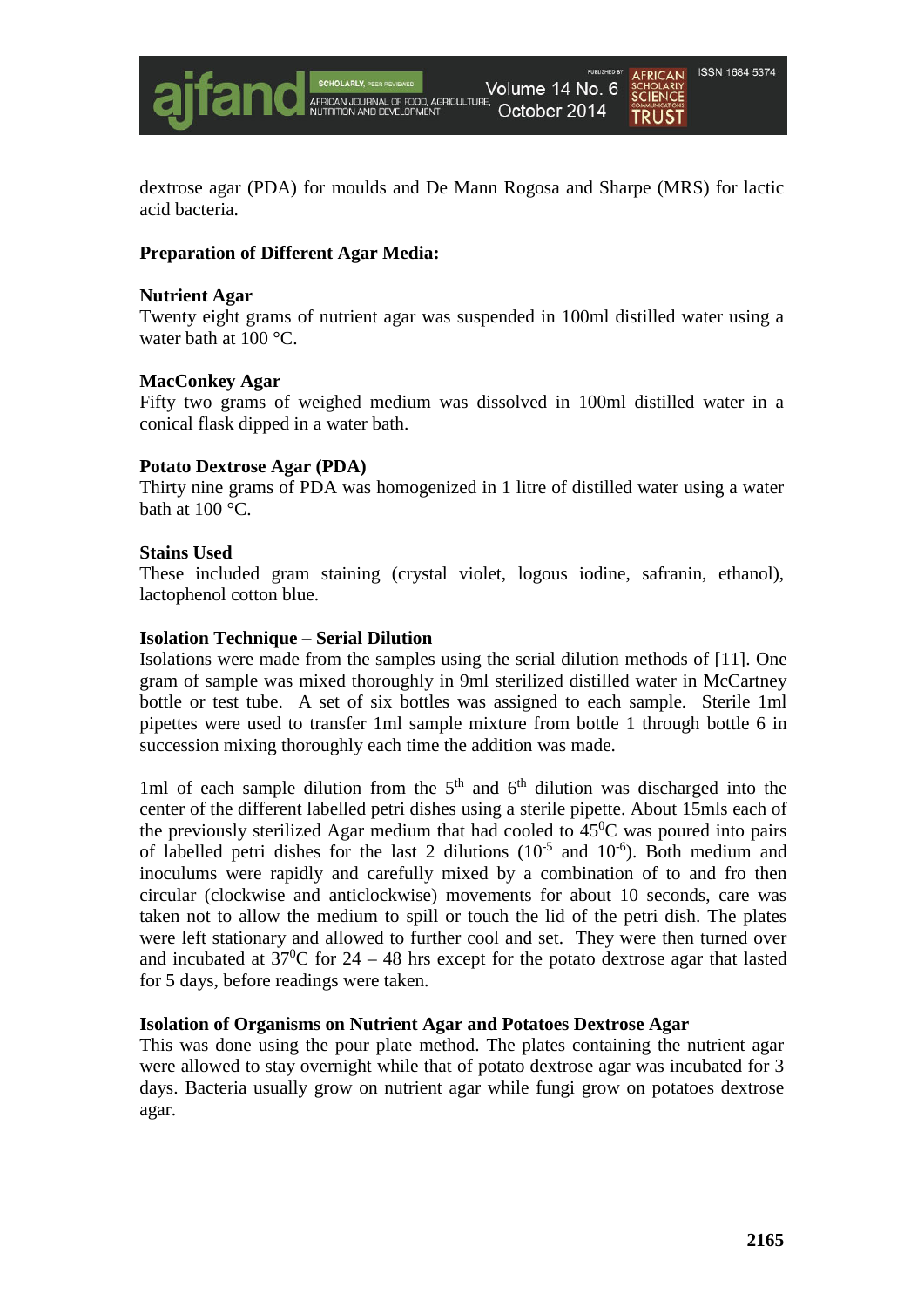

## **MORPHOLOGICAL STUDIES**

Colonies, which developed after incubation were examined for structural features such as elevation, size, surface form, degree of growth, opacity, edge, consistency, and pigmentation. Pure cultures of the microorganisms were obtained by repeated streaking on nutrient agar plates for bacteria and fungi isolates. Cellular characteristics of the pure culture of each isolated microorganism were examined under the microscope using the oil immersion objective after gram staining.

### **STATISTICAL ANALYSIS**

Data obtained were subjected to analysis of variance (ANOVA) of [12]. The New Duncan multiple range test subjected treatment means to comparison

### **RESULTS**

Results obtained from the five treatments: TA – the control treatment without *OGE,*  TB - *Suya* soaked in *OGE* for ½ hr, TC – *Suya* soaked in *OGE* for 1 hr, TD – *suya* soaked in *OGE* for 1½ hrs and TE – *Suya* soaked in *OGE* for 2 hrs are shown in Figure 1, Tables 1 and 2.

The total bacteria count on *Suya* prepared with *Ocimum gratissimum extract is* shown in Figure 1. The association between the time of soaking in *OGE* and the number of days in storage significantly differed  $(P<0.05)$  for aerobic counts. The highest counts of 2.20 x  $10<sup>5</sup>$  were observed on Day 5 for both TA and TC. There were significant differences (P<0.05) for Coliform counts. Coliform counts on Day 7 in TA (7.50  $x$ )  $10<sup>5</sup>$ ) and TB (6.00x10<sup>5</sup>) were significantly (P<0.05) higher than all other days of storage. The mean coliform counts significantly  $(P<0.05)$  increased in the control group with days of storage. Lactic acid bacteria counts increased with storage time for all the treatments except in TC with day 7 recording significantly  $(P<0.05)$  higher values amongst all treatment groups.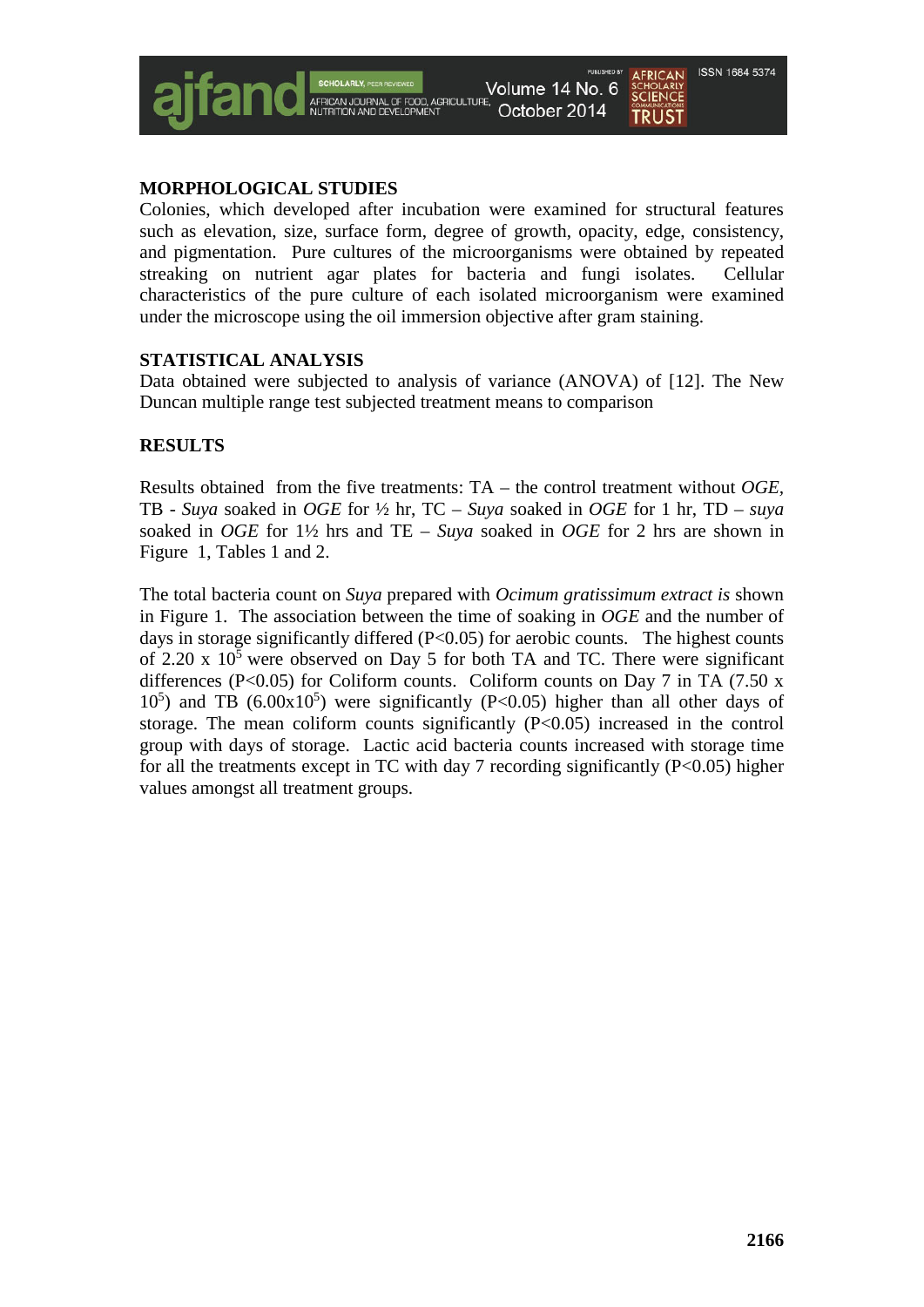

Volume 14 No. 6

**Figure 1: Total bacteria count on** *Suya* **prepared with** *Ocimum gratissimum extract* 

Table 1 shows the morphological and biochemical characterization of bacteria isolates from suya prepared with *Ocimum* extract. At Day 0, five Aerobic species were isolated from samples from the five treatments, namely: *Pseudomonas spp*, *Bacillus spp, Micrococcus Spp* and *Flavobacterium spp.*

Three Coliform species were also isolated from the five treatments namely: *Proteus spp*, *Aeromonas spp,* and *Enterobacter spp*.

Four Lactic acid bacteria were isolated from the five treatments namely*: Pediococcus spp*, *Streptococcus spp*, *Lactobacillus spp* and *Enterococcus feacalis*.

## **DISCUSSION**

Suya, an intermediate moisture meat, and a delicacy savoured by many in the West African sub region is fast becoming a household name in other regions. It is a readyto- eat snack that is usually consumed as soon as purchased. *Ocimum gratissimum* due to its antimicrobial properties was found in this study, to prevent meat spoilage, prolong shelflife and provide a natural alternative (or supplement) to chemical preservatives. Its antimicrobial components were found to work best when highly concentrated (Figure 1). The significantly lower count of microbes reported in this study among *O. gratissimum* treatments could be a result of the active chemotypes of *O. gratissimum -* eugenol as reported by Mshanu *et al.* [8, 13]. The compound (eugenol) has been demonstrated to have both antibacterial and antifungal properties [13, 14]. The *Ocimum* oil is dominated by eugenol, which accounts for 69 % of the oil

**ISSN 1684 5374**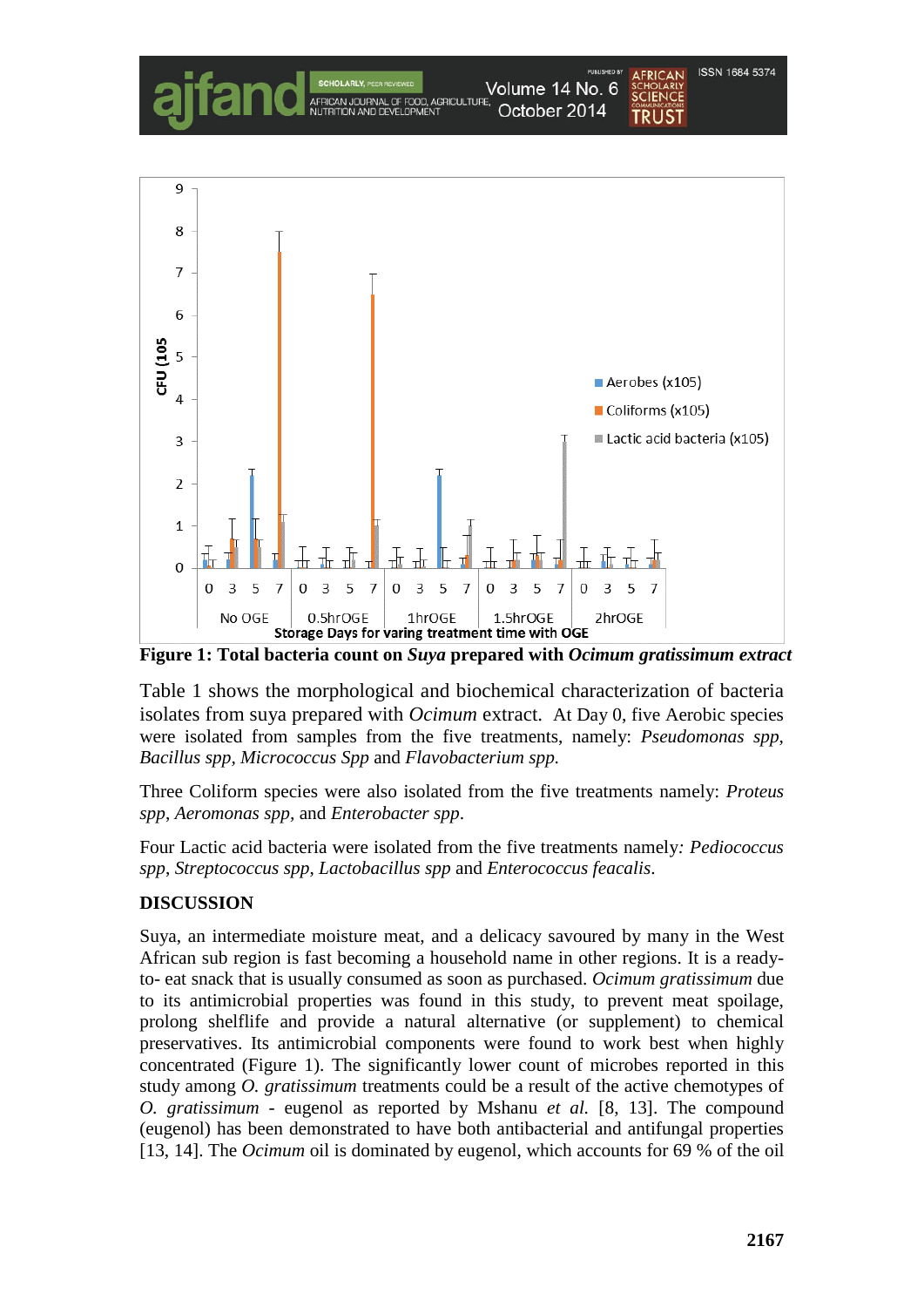and methyl eugenol (13 %). Minor components include cisocimene (7.5 %), germacrene - D  $(4.3 \%)$ , transcaryophyllene  $(1.7 \%)$  and pinene  $(1.10\%)$ . These eugenol imparts a clove-like fragrance which can be imparted to meat during processing in a number of ways.

Volume 14 No. 6 October 2014

The significantly high aerobic count observed in TA on day 5 is probably due to the microbes having reached the exponential phase where there is rapid increase in growth rate arising from the microbes been accustomed to the abundance of the nutrient supply [15]. The significant decline in Coliform count in treatments TC, TD and TE indicate that soaking meat in OGE from  $1 - 2$  hours had more impact on the keeping quality of suya so treated with *ocimum* oil. This is probably due to the antibacterial activity of OGE [13]. The trend observed for Lactic Acid Bacteria showed that increased storage time favoured its growth at ambient temperature up to day 7.

It has been reported by Nakamura *et al* [16] that the inhibition zones of *OGE* determined for six strains of Gram-positive or Gram-negative bacteria using the diffusion technique on solid media for *Proteus, Klebsiella, Escherichia, Salmonella, Staphylococcus* and *Shigella* showed inhibition zones ranging from 13 to 25 mm. *P. aeruginosa* was considered resistant since no inhibition zone was observed. The phenolic active ingredients present in *OGE* might have contributed to the relatively low microbial counts as the days of storage progressed.

The oil of O*cimum* has been found to have anti-infective functions by inhibiting many pathogenic bacteria like *Staphylococcus, Enterococci, Shigella* and *Pseudomonas* [1]. In another study where essential oil of *Ocimum* was evaluated for antimicrobial activity against path*oge*nic strains of Gram positive (*S. aureus, Bacillus spp*.) and Gram negative bacteria (*E. coli, P. aeruginosae, S. typhi, K. pneumoniae, P. mirabilis*) and a path*oge*nic fungus *C. albicans*, it was found to be active against all the bacterial strains [17]. The fungus, *C. albicans,* was highly susceptible to the essential oil. Other studies showed that the essential oils of four *Ocimum* species grown in Rwanda; *O. canum*, *O. gratissimum*, *O. trichodon* and *O. urticifolium*, displayed antimicrobial activity [18]. It has been reported that the volatile oil of this plant contains mostly phenols, particularly thymol [19] and that these are probably responsible for its reported antimicrobial actions.

## **CONCLUSION**

It can be concluded from this study that *Ocimum gratissimum* and its extracts have antibacterial potentials and can possibly be used in the meat industry for large scale processing of meat and meat products. Further studies on its inclusion level in meat and food studies would better help to maximise its use. Although *O. gratissimum* appears safe to use in both food and as medicine, its level of inclusion in food processing has to be established to avoid its excessive use in meat processing so that the meat flavour will not be masked.

**ISSN 1684 5374** 

**TRIIST**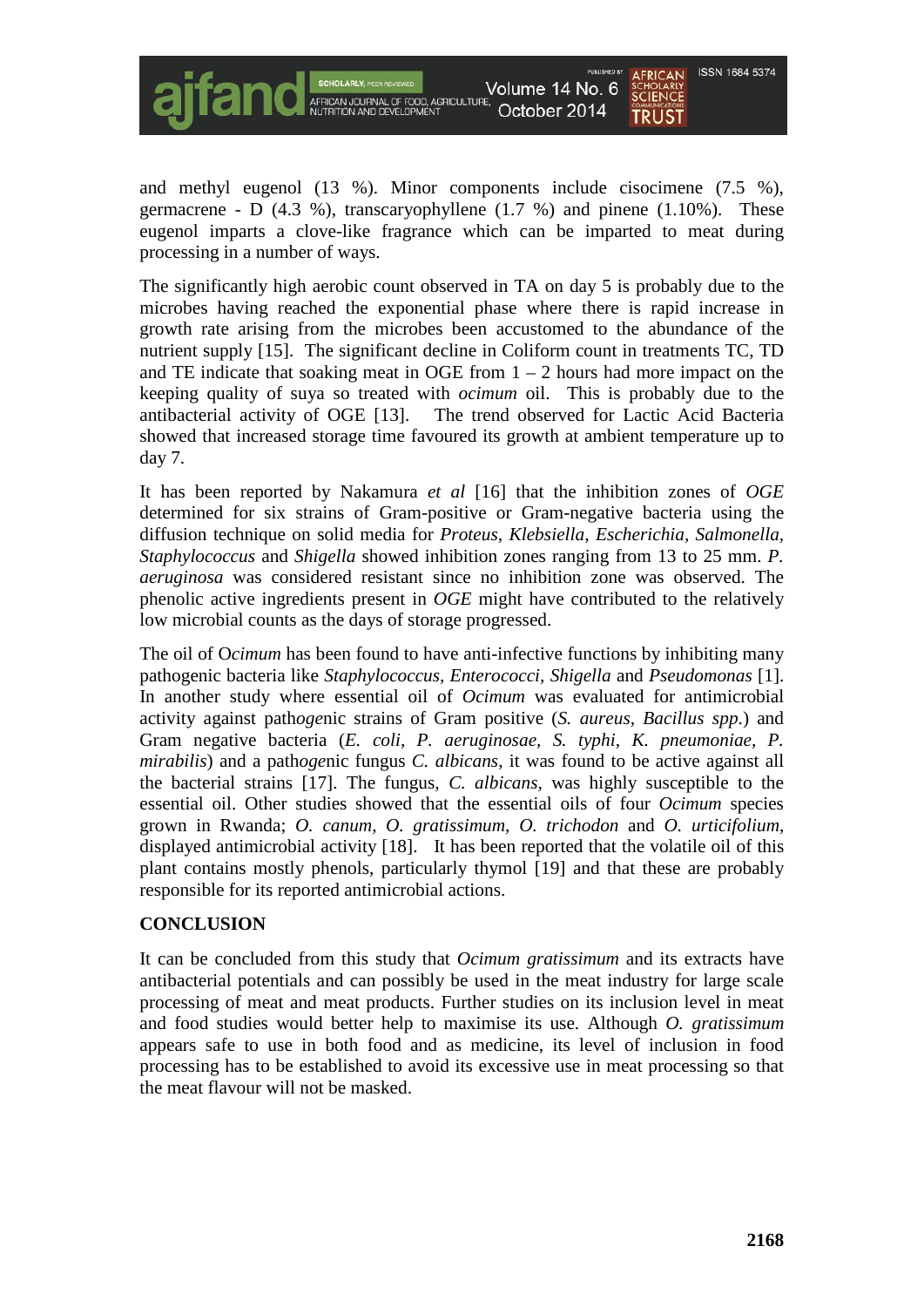

## Table 1: Morphological and biochemical characterization of bacteria isolates from suya prepared with Ocimum extract (Harvested period for Day 0)

| Trts                     | CODE           | Gram<br>Rx     | Cell<br>Moph | Catalase  | Oxidase                  | Casein<br>Hyd | Gelatin<br>Hyd | Methyl<br>Red            | Nitrate<br>Redn | <b>VP</b> |    | Growth | Coag      | Urease    |           | Growth    | <b>SH</b> | Growth<br>NaCl |
|--------------------------|----------------|----------------|--------------|-----------|--------------------------|---------------|----------------|--------------------------|-----------------|-----------|----|--------|-----------|-----------|-----------|-----------|-----------|----------------|
|                          | Day(0)         |                |              |           |                          |               |                |                          |                 |           | 60 | $30\,$ |           |           | 3.9       | 9.2       |           |                |
| No<br>OGE                | A <sub>0</sub> | $\blacksquare$ | $\mathsf{R}$ | $+$       | $+$                      |               | $+$            |                          | $\ddot{}$       |           |    | $+$    | $\ddot{}$ | $\ddot{}$ |           |           |           |                |
|                          | CO             | $\sim$         | ${\sf R}$    | $\ddot{}$ |                          | $\ddot{}$     | $+$            | $\ddot{}$                | $+$             |           |    |        | $+$       | $\ddot{}$ | $\ddot{}$ | $(+)$     |           |                |
|                          | L <sub>0</sub> | $+$            | C            |           |                          | $\ddot{}$     | $+$            |                          |                 |           |    |        |           |           | $+$       |           |           |                |
| $1/2$ hr<br>OGE          | A <sub>0</sub> | $+$            | ${\sf R}$    | $+$       | $+$                      | $\ddot{}$     | $+$            | $\overline{\phantom{a}}$ | $\ddot{}$       |           |    |        |           |           | $(+)$     | $(+)$     | $\ddot{}$ | $\ddot{}$      |
|                          | CO             | $\sim$         | $\mathsf R$  | $\ddot{}$ | $\overline{\phantom{a}}$ | $+$           | $+$            | $+$                      | $+$             | $+$       |    |        | $\ddot{}$ | $\ddot{}$ | $+$       | $(+)$     |           | $+$            |
|                          | L <sub>0</sub> | $+$            | $\mathsf R$  |           |                          |               |                |                          |                 |           |    |        |           |           | $+$       |           | $\ddot{}$ | $+$            |
| 1.0 <sub>hr</sub><br>OGE | A <sub>0</sub> | $+$            | C            | $\ddot{}$ |                          | $\ddot{}$     | D              | $+$                      | d               |           |    |        |           | D         |           |           |           |                |
|                          | CO             | $\blacksquare$ | $\mathsf{R}$ | $\ddot{}$ |                          | $+$           | $+$            | $+$                      | $+$             |           |    |        | $\ddot{}$ | $\ddot{}$ | $\ddot{}$ | $(+)$     |           | $\ddot{}$      |
|                          | L <sub>0</sub> | $+$            | $\mathsf R$  |           |                          |               |                |                          | $\ddot{}$       |           |    |        |           |           | $+$       |           | $\div$    | $\ddot{}$      |
| 1.5 <sub>hr</sub><br>OGE | A <sub>0</sub> | $+$            | C            | $+$       | $+$                      |               |                | $\ddot{}$                |                 |           |    |        |           | $\ddot{}$ |           |           |           |                |
|                          | CO             | $\sim$         | $\mathsf R$  | $\ddot{}$ | $\overline{\phantom{a}}$ | $\ddot{}$     | $+$            | $+$                      | $+$             |           |    | $+$    |           | $\ddot{}$ | $\ddot{}$ | $(+)$     |           | $\ddot{}$      |
|                          | L <sub>0</sub> | $+$            | $\mathsf R$  |           |                          |               |                |                          |                 |           |    |        |           |           | $+$       |           |           | $\ddot{}$      |
| 2hrs<br>OGE              | A <sub>0</sub> | $+$            | $\mathsf R$  | $+$       | $+$                      | $\ddot{}$     | $+$            | $\ddot{}$                | $\ddot{}$       |           |    |        |           |           | $(+)$     | $(+)$     | $+$       | $\ddot{}$      |
|                          | CO             | $\blacksquare$ | ${\sf R}$    | $\ddot{}$ |                          | $\ddot{}$     | $+$            | $+$                      | $+$             |           |    |        |           | $\ddot{}$ | $+$       | $(+)$     |           | +              |
|                          | L <sub>0</sub> | $+$            | C            |           |                          | $\ddot{}$     | $+$            |                          |                 |           |    |        |           |           | $\ddot{}$ | $\ddot{}$ |           | $\ddot{}$      |

 $A =$  Aerobes

 $C = \text{Coliforms}$ 

 $L =$ Lactic acid bacteria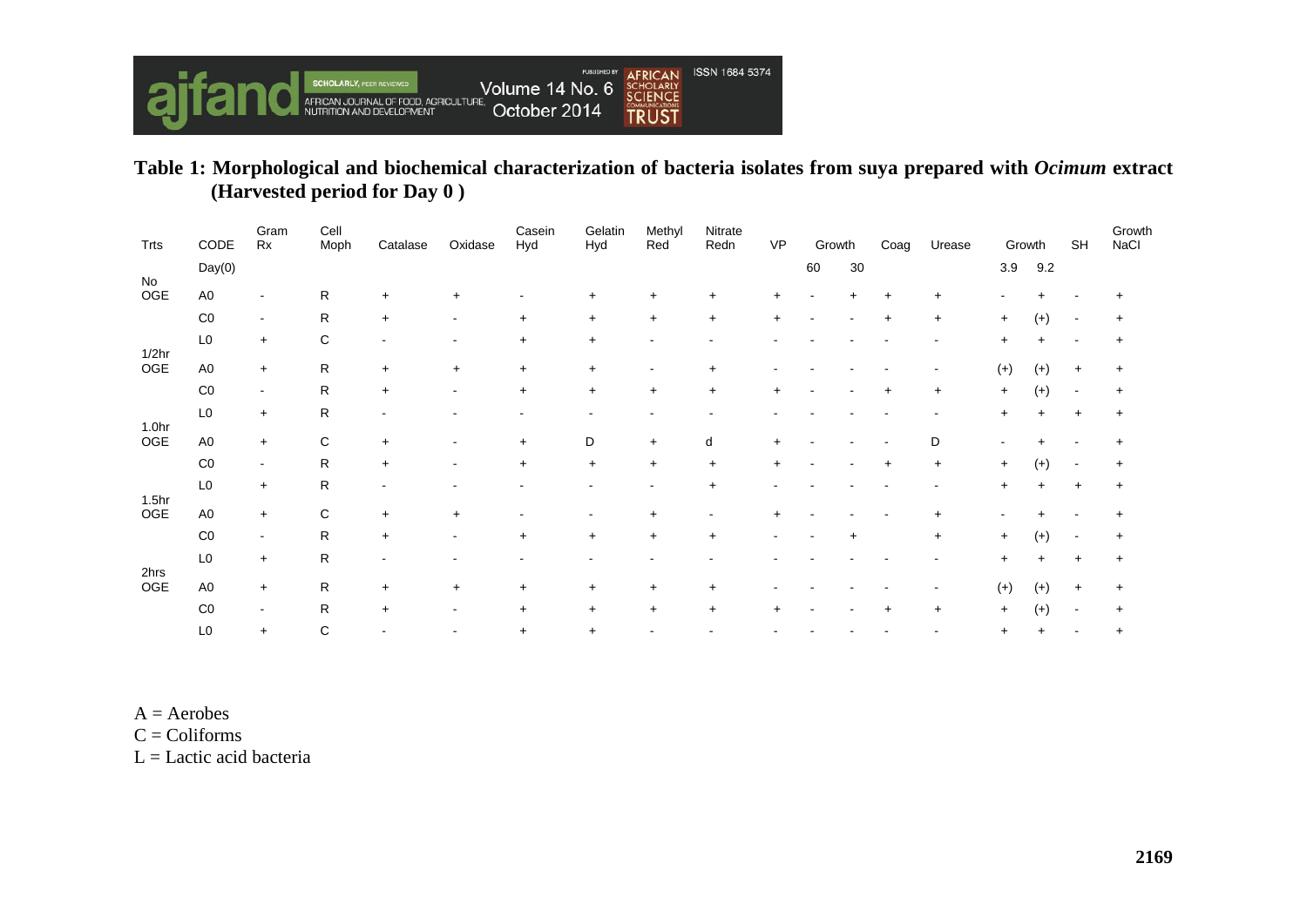

## Table 1) Contd: Morphological and biochemical characterization of bacteria isolates from suya prepared with Ocimum extract (Harvested period for Day 0)

| DAY 0<br>(CONTD)  |                |                        |                        |                |                   |           |           |           |                    |           |       |             |      |           |                         |                 |                                              |
|-------------------|----------------|------------------------|------------------------|----------------|-------------------|-----------|-----------|-----------|--------------------|-----------|-------|-------------|------|-----------|-------------------------|-----------------|----------------------------------------------|
| Trts<br>No        | Day<br>(0)     | Citrate<br>Utilisation | Motility               | Indole<br>Test | Gluc              | Fruc      | Maltose   | Lacto     | Sucr               | Galac     | Xyl   | Arab        | Raff | Rham      | Dulc                    | Mann            | Probable identity                            |
| <b>OGE</b>        | A0<br>CO       | $+$<br>$+$             | $\ddot{}$<br>$\ddot{}$ |                | $\ddot{}$<br>$+G$ |           |           | $+$       | $\ddot{}$<br>$(+)$ | $+$       |       |             |      |           | $(+)$<br>$\blacksquare$ | $(+)$<br>$\sim$ | Psuedomonas putida<br>Proteus mirabils       |
|                   | L <sub>0</sub> | $\ddot{}$              |                        |                | $+$               | $\ddot{}$ | $\ddot{}$ | $+$       | $+$                | ÷         |       | $\ddot{}$   |      |           |                         | d               | Pedicoccus acidilactis                       |
| $1/2$ hr<br>OGE   | A <sub>0</sub> | $\blacksquare$         | $\ddot{}$              |                | $+G$              |           |           | $\ddot{}$ | $+$                | +         |       | $\ddotmark$ |      | $\ddot{}$ |                         | $+$             | <b>Bacilluslicheniformis</b>                 |
|                   | CO             | $\ddot{}$              | $\ddot{}$              | $\ddot{}$      | $+G$              | $+$       | $\ddot{}$ |           | $+$                | ÷         | $(+)$ |             |      |           |                         |                 | Proteus vulgaris                             |
| 1hr               | L <sub>0</sub> | $(+)$                  |                        |                | $\ddot{}$         | $+$       | $\ddot{}$ |           | $+$                |           | D     | d           |      |           |                         | $\ddot{}$       | Lactobacillus<br>plataniun<br>Staphilococcus |
| <b>OGE</b>        | AO             | $\blacksquare$         |                        |                | $+$               | $+$       | $(+)$     | D         | $(+)$              | $+$       |       |             |      |           |                         | d               | epidemis                                     |
|                   | CO             | $\ddot{}$              | $\ddot{}$              |                | $+G$              | $+$       |           |           | $(+)$              | $\ddot{}$ |       |             |      |           |                         |                 | Proteus mirabilis                            |
| 1.5 <sub>hr</sub> | L <sub>0</sub> | $(+)$                  |                        |                | $\ddot{}$         | $+$       | $\ddot{}$ | D         | d                  | +         |       | $\ddot{}$   | W    |           |                         | $+$             | Lactobacillus plantenum                      |
| <b>OGE</b>        | A <sub>0</sub> | $\blacksquare$         |                        |                | $\ddot{}$         | $+$       | $\ddot{}$ |           | $+$                |           |       | ÷           |      |           |                         | $+$             | Pseudomonas putida                           |
|                   | CO             | $\ddot{}$              | $+$                    |                | $+G$              | $\ddot{}$ |           |           | $(+)$              | $\ddot{}$ |       |             |      |           |                         |                 | Proteus mirabilis                            |
| 2hrs              | L <sub>0</sub> | $(+)$                  |                        |                | $\ddot{}$         | $\ddot{}$ |           | $\ddot{}$ | $+$                | +         | D     | d           |      | ÷         |                         | $\ddot{}$       | pedicoccus acidilactis                       |
| OGE               | A <sub>0</sub> | $+$                    | $\ddot{}$              |                | $+G$              |           |           |           |                    |           |       |             |      |           |                         | $+$             | <b>Bacillus subtilis</b>                     |
|                   | CO             | $\ddot{}$              |                        |                | $+G$              |           |           |           |                    |           | $(+)$ |             |      |           |                         |                 | Proteus vulgaris                             |
|                   | L <sub>0</sub> |                        |                        |                | $\ddot{}$         |           |           | $\ddot{}$ | $\ddot{}$          |           |       | +           |      |           | ÷                       | d               | pedicoccus acidilactis                       |

 $A =$  Aerobes

 $C = \text{Coliforms}$ 

 $L =$ Lactic acid bacteria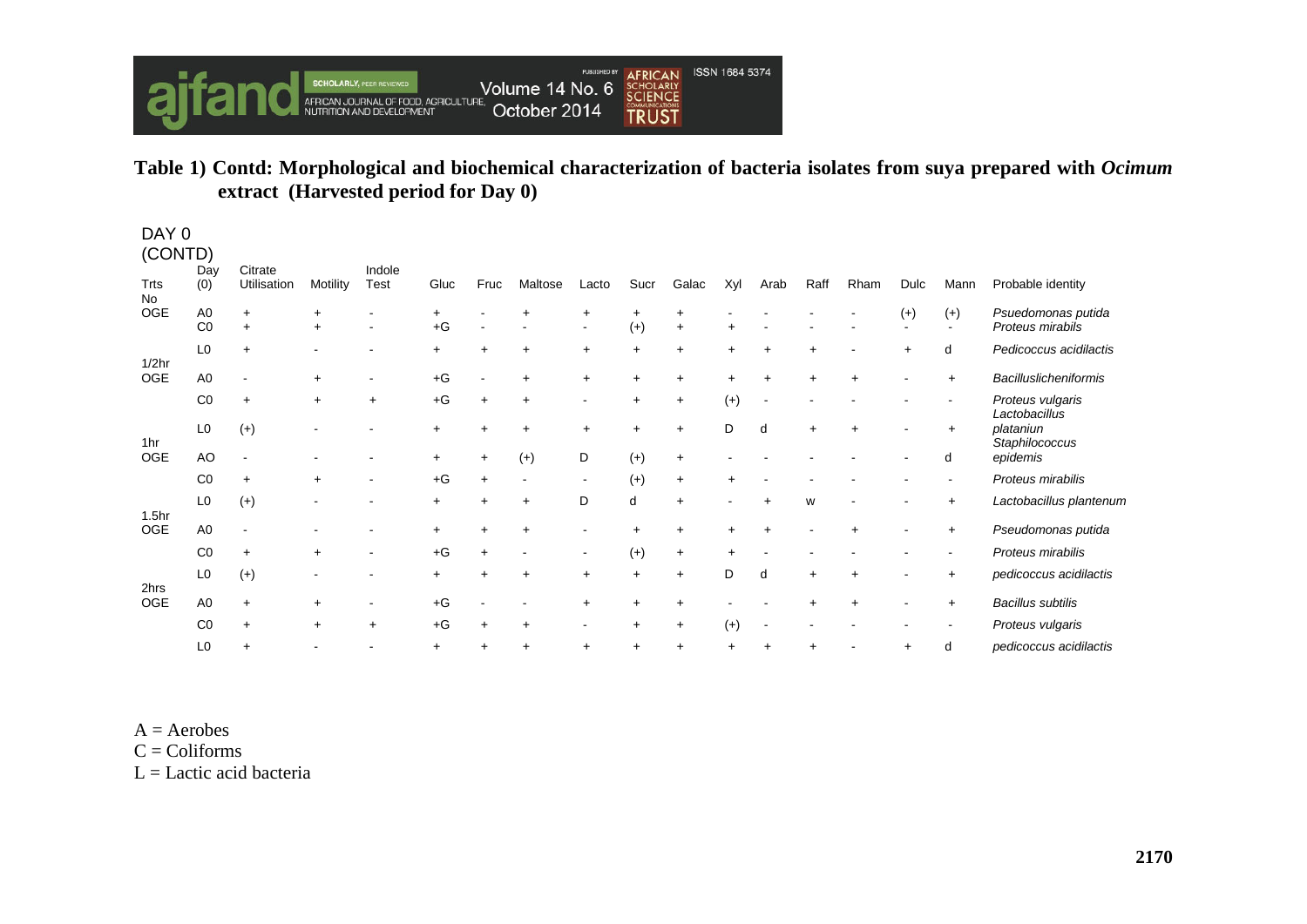

## **Table 2: Morphological and biochemical characterization of bacteria isolates from suya prepared with** *Ocimum* **extract (Harvested period for Day 7 )**

| DAY 7                    |        | Gram                     | Cell         |           |                          | Casein                       | Gelatin   | Methyl                   | Nitrate   |           |    |        |           |           |           |           |           | Growth    |
|--------------------------|--------|--------------------------|--------------|-----------|--------------------------|------------------------------|-----------|--------------------------|-----------|-----------|----|--------|-----------|-----------|-----------|-----------|-----------|-----------|
| <b>Trts</b>              | Day(7) | Rx                       | Morph        | Catalase  | Oxidase                  | Hyd                          | Hyd       | Red                      | Redn      | <b>VP</b> |    | Growth | Coag      | Urease    |           | Growth    | <b>SH</b> | NaCl      |
|                          |        |                          |              |           |                          |                              |           |                          |           |           | 60 | 30     |           |           | 3.9       | 9.2       |           |           |
| No<br>OGE                | A7     | $\overline{\phantom{a}}$ | $\mathsf{R}$ | $\ddot{}$ | $\ddot{}$                |                              | $\ddot{}$ | $\ddot{}$                | $\ddot{}$ | $\ddot{}$ |    |        |           | $\ddot{}$ | $\ddot{}$ | $\ddot{}$ |           |           |
|                          | C7     | $\blacksquare$           | $\mathsf{R}$ | $\ddot{}$ | $\overline{\phantom{a}}$ | $\ddot{}$                    | $\ddot{}$ | $\ddot{}$                | $\ddot{}$ | $\ddot{}$ |    |        | $\ddot{}$ | $\ddot{}$ | $\ddot{}$ | $(+)$     |           | $\ddot{}$ |
| $1/2$ hr                 | L7     | $+$                      | $\mathsf{R}$ |           |                          |                              |           |                          |           |           |    |        |           |           | $+$       | $\pm$     | ٠         | $\ddot{}$ |
| OGE                      | A7     | $+$                      | ${\sf R}$    | $\ddot{}$ | $\ddot{}$                | $\ddot{}$                    | $\ddot{}$ | $\ddot{}$                | $\ddot{}$ |           |    |        |           |           | $(+)$     | $(+)$     | $\ddot{}$ | $\ddot{}$ |
|                          | C7     | $\sim$                   | ${\sf R}$    | $\ddot{}$ | $\blacksquare$           | $\ddot{}$                    | $+$       | $\bf +$                  | $\ddot{}$ | $+$       |    |        | $\ddot{}$ | $\ddot{}$ | $\ddot{}$ | $(+)$     |           | $\ddot{}$ |
| 1hr                      | L7     | $\ddot{}$                | ${\sf R}$    |           |                          |                              |           |                          | $\ddot{}$ |           |    |        |           |           | $+$       | $\ddot{}$ | $\pm$     | $\ddot{}$ |
| OGE                      | A7     | $+$                      | $\mathbf C$  | $\ddot{}$ |                          |                              | $(+)$     | $\ddot{}$                | D         |           |    |        |           | +         | ٠         | $(+)$     |           | $\ddot{}$ |
|                          | C7     | $\blacksquare$           | ${\sf R}$    | $\ddot{}$ |                          | $\ddot{}$                    | $\ddot{}$ | $\ddot{}$                | $\ddot{}$ |           |    |        |           |           |           | $\ddot{}$ |           |           |
|                          | L7     | $+$                      | ${\sf R}$    |           |                          |                              |           |                          |           |           |    |        |           |           |           |           |           |           |
| 1.5 <sub>hr</sub><br>OGE | A7     | $\ddot{}$                | $\mathsf{R}$ | $\ddot{}$ | $\ddot{}$                | +                            | $+$       | $\ddot{}$                | $\ddot{}$ |           |    |        |           |           | $(+)$     | $(+)$     | +         | $\ddot{}$ |
|                          | C7     | $\sim$                   | $\mathsf{R}$ | $\ddot{}$ | $\blacksquare$           | $+$                          | $+$       | $\ddot{}$                | $\ddot{}$ |           |    |        |           |           |           | +         |           |           |
| 2hrs                     | L7     | $+$                      | $\mathsf C$  |           |                          | $\ddot{}$                    | $\ddot{}$ |                          |           |           |    |        |           |           |           |           |           | $\ddot{}$ |
| OGE                      | A7     | $\overline{\phantom{a}}$ | $\mathsf{R}$ | $\ddot{}$ | $\ddot{}$                |                              | $\ddot{}$ | $\ddot{}$                | $\ddot{}$ | +         |    |        | +         |           |           |           |           |           |
|                          | C7     | $\blacksquare$           | $\mathsf{R}$ | $\ddot{}$ |                          | $\qquad \qquad \blacksquare$ | $((+)$    | $\overline{\phantom{a}}$ | $\ddot{}$ |           |    |        | $\ddot{}$ | d         |           |           |           |           |
|                          | L7     | $\ddot{}$                | $\mathsf C$  |           |                          | $\ddot{}$                    | $\ddot{}$ |                          |           |           |    |        |           |           |           | +         |           | +         |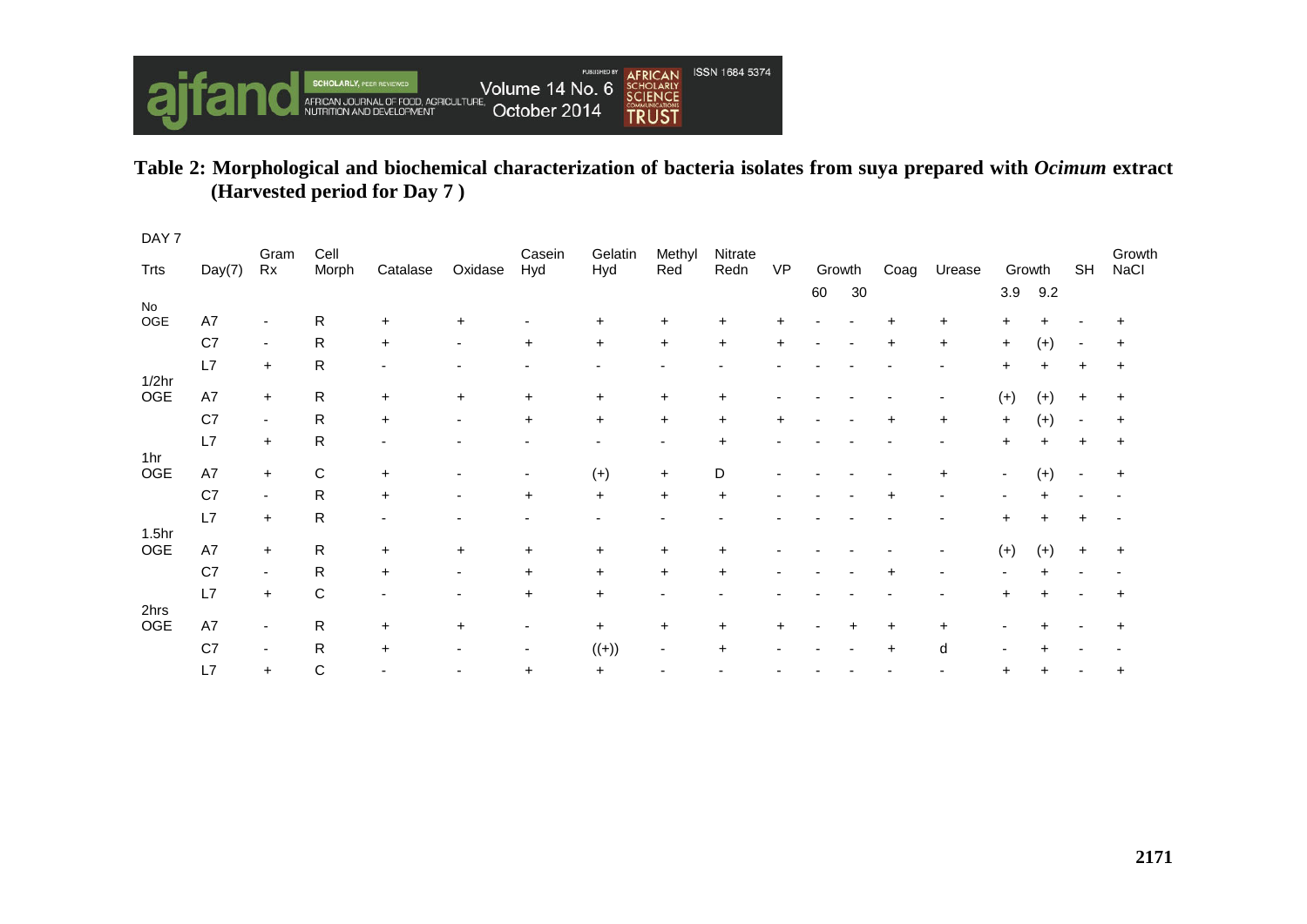

# Table 2 Contd: Morphological and biochemical characterization of bacteria isolates of suya prepared with Ocimum extract (Harvested period for Day 7)

| DAY7<br>(CONTD    |                | Citrate         |                         |                       |          |           |             |           | DAY <sub>7</sub><br><b>CONT</b> |             |           |                |                                           |           |                      |          |           |                                     |
|-------------------|----------------|-----------------|-------------------------|-----------------------|----------|-----------|-------------|-----------|---------------------------------|-------------|-----------|----------------|-------------------------------------------|-----------|----------------------|----------|-----------|-------------------------------------|
| Trts              | Day(7)         | Utilisatio<br>n | Motilit<br>$\mathsf{V}$ | Indole<br><b>Test</b> | Glu<br>C | Fru<br>C  | Maltos<br>e | Lact<br>o | Suc                             | Gala<br>C   | Xy        | Ara<br>b       | Prabable<br><b>Identity</b><br>Pseudomana | Raf<br>f  | Rha<br>m             | Dui<br>c | Man<br>n  | Probable<br>identity<br>pseudomonas |
| No OGE            | A7             | $+$             | $+$                     |                       |          |           |             | $+$       |                                 |             |           | $+$            | s cepacia                                 |           |                      | $(+)$    | $(+)$     | cepacia                             |
|                   |                |                 |                         |                       |          |           |             |           |                                 |             |           |                | Proteus                                   |           |                      |          |           | proteus                             |
|                   | C7             | $+$             | $+$                     | $+$                   | $+G$     | $\div$    |             |           | +                               | $\ddot{}$   | $(+)$     | $\sim$         | vulgaris<br>Lactobacillus                 |           |                      |          |           | vulgaris<br>Lactobacillus           |
|                   | L7             | $(+)$           |                         |                       |          |           |             | $\ddot{}$ | $\ddot{}$                       | ÷           | d         | D              | plantanium                                | $+$       |                      |          | $+$       | plantanum                           |
| $1/2$ hr          |                |                 |                         |                       |          |           |             |           |                                 |             |           |                | <b>Bacillus</b>                           |           |                      |          |           | <b>Bacillus</b>                     |
| <b>OGE</b>        | A7             | $+$             |                         |                       | $+G$     |           |             | $+$       |                                 |             |           |                | subtilis<br>Proteus                       | $+$       |                      |          |           | subtilis<br>Aeromonas               |
|                   | C7             |                 |                         |                       | $+G$     |           |             |           | $(+)$                           | $\ddot{}$   |           |                | mirabilis                                 |           |                      |          |           | hydrophila                          |
|                   |                |                 |                         |                       |          |           |             |           |                                 |             |           |                | Lactobacillus                             |           |                      |          |           | pediococcus                         |
|                   | L7             |                 |                         |                       |          | $\ddot{}$ | D           | D         | D                               | $\ddot{}$   |           | $+$            | casei                                     |           | d                    |          |           | acidilatis                          |
| 1hr OGE           | A7             |                 |                         |                       | $+$      | $(+)$     | D           | $+$       | D                               | $\ddot{}$   | d         | $\sim$         | Micrococcus<br>varias                     |           |                      |          | d         | pseudomonas<br>putida               |
|                   |                |                 |                         |                       |          |           |             |           |                                 |             |           |                | Aeromonas                                 |           |                      |          |           | Enterobacter                        |
|                   | C <sub>7</sub> |                 |                         | $+$                   | $+$      | $+$       | $+$         | $(+)$     | D                               | d           | $+$       | $\overline{a}$ | hydrophila                                | D         |                      |          | $+$       | aerogenes                           |
|                   |                |                 |                         |                       |          |           |             |           |                                 |             |           |                | Lactobacillus                             |           |                      |          |           | pediococcus                         |
| 1.5 <sub>hr</sub> | L7             |                 |                         |                       | $+G$     |           |             | $+$       |                                 | $\ddotmark$ | d         | $+$            | brevis<br><b>Bacillus</b>                 | $+$       |                      | W        |           | acidilatis<br>Miccrococcus          |
| <b>OGE</b>        | A7             | $+$             | $+$                     |                       | $+G$     |           |             | $+$       | $+$                             | $\ddot{}$   |           |                | subtilis                                  | $\ddot{}$ | $\ddot{\phantom{1}}$ |          | $+$       | variais                             |
|                   |                |                 |                         |                       |          |           |             |           |                                 |             |           |                | Aeromonas                                 |           |                      |          |           | Areomonas                           |
|                   | C7             |                 |                         | $\ddot{}$             |          |           |             | $(+)$     | D                               | d           | $+$       |                | hydrophila                                | D         |                      |          | $\ddot{}$ | hydrophila                          |
|                   | L7             |                 |                         |                       |          |           |             |           |                                 |             |           |                | Pediococcus<br>acidilacti                 |           |                      |          | d         | lactobacillu<br>s brevis            |
| 2hrs              |                |                 |                         |                       |          |           |             | $+$       |                                 | ÷           | $\ddot{}$ | $+$            | Pseudomona                                | $+$       |                      | $+$      |           | <b>Bacillus</b>                     |
| OGE               | A7             |                 |                         |                       |          |           |             | $+$       |                                 | ÷           |           |                | s putida                                  |           |                      | $(+)$    | $(+)$     | subtilis                            |
|                   |                |                 |                         |                       |          |           |             |           |                                 |             |           |                | Enterobacter                              |           |                      |          |           | proteus                             |
|                   | C7             |                 |                         |                       |          |           |             | $\ddot{}$ |                                 | $(+)$       | $\ddot{}$ | $+$            | earogenes<br>Pediococcus                  | D         | $(+)$                | $+$      | d         | mirabilis<br>lactobacillu           |
|                   | L7             |                 |                         |                       |          |           |             |           |                                 |             |           |                | acidilacti                                | +         |                      |          | d         | s casei                             |
|                   |                |                 |                         |                       |          |           |             |           |                                 |             |           |                |                                           |           |                      |          |           |                                     |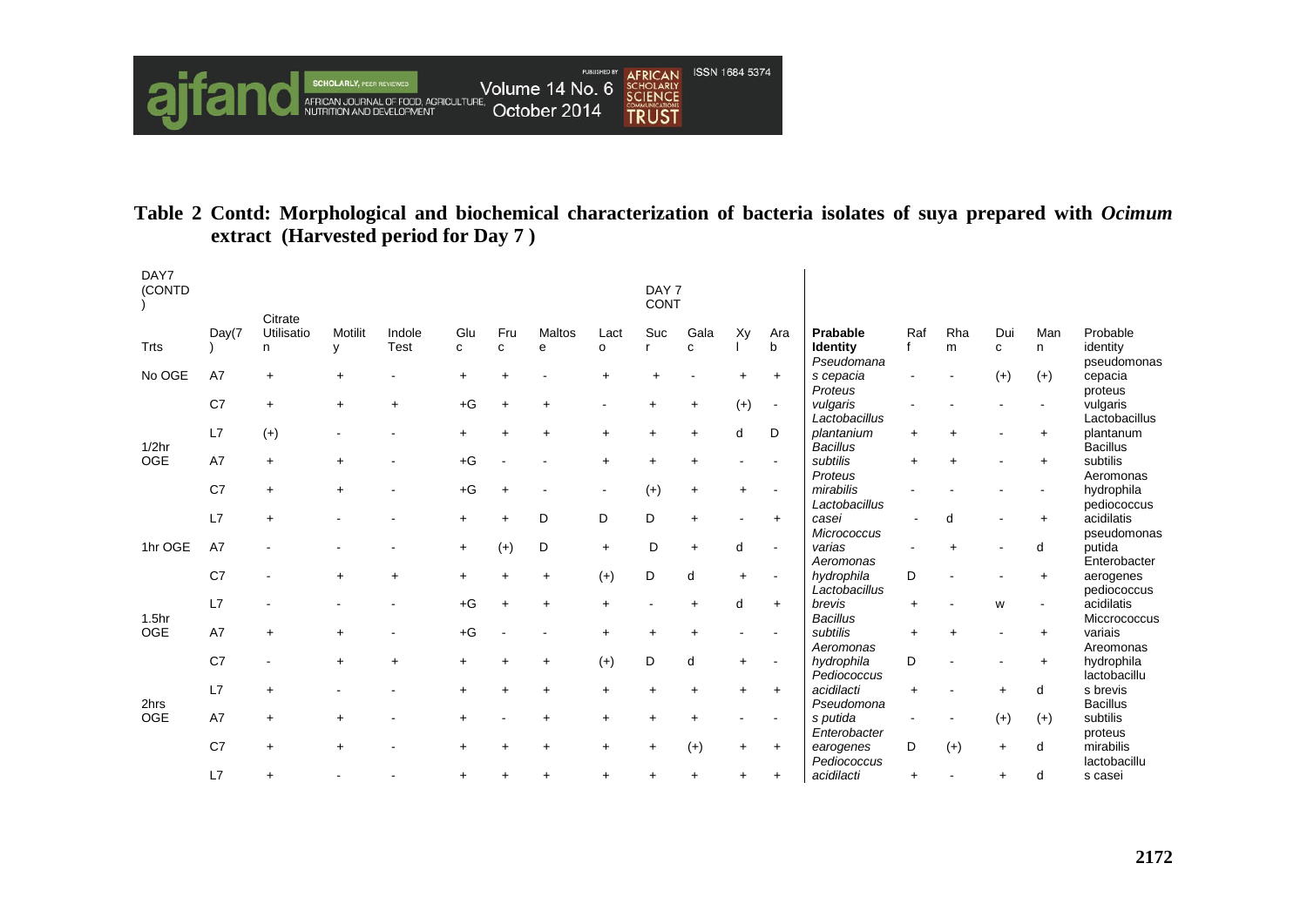

| <b>KFY</b>                | Aerobes   |
|---------------------------|-----------|
|                           | Coliform  |
| $+$ = a positive reaction | s         |
|                           | Lactic    |
| $=$ a negative reaction   | acid bact |

w = a weak reaction

d = a delayed reaction

 $(+)$  = a weakly positive reaction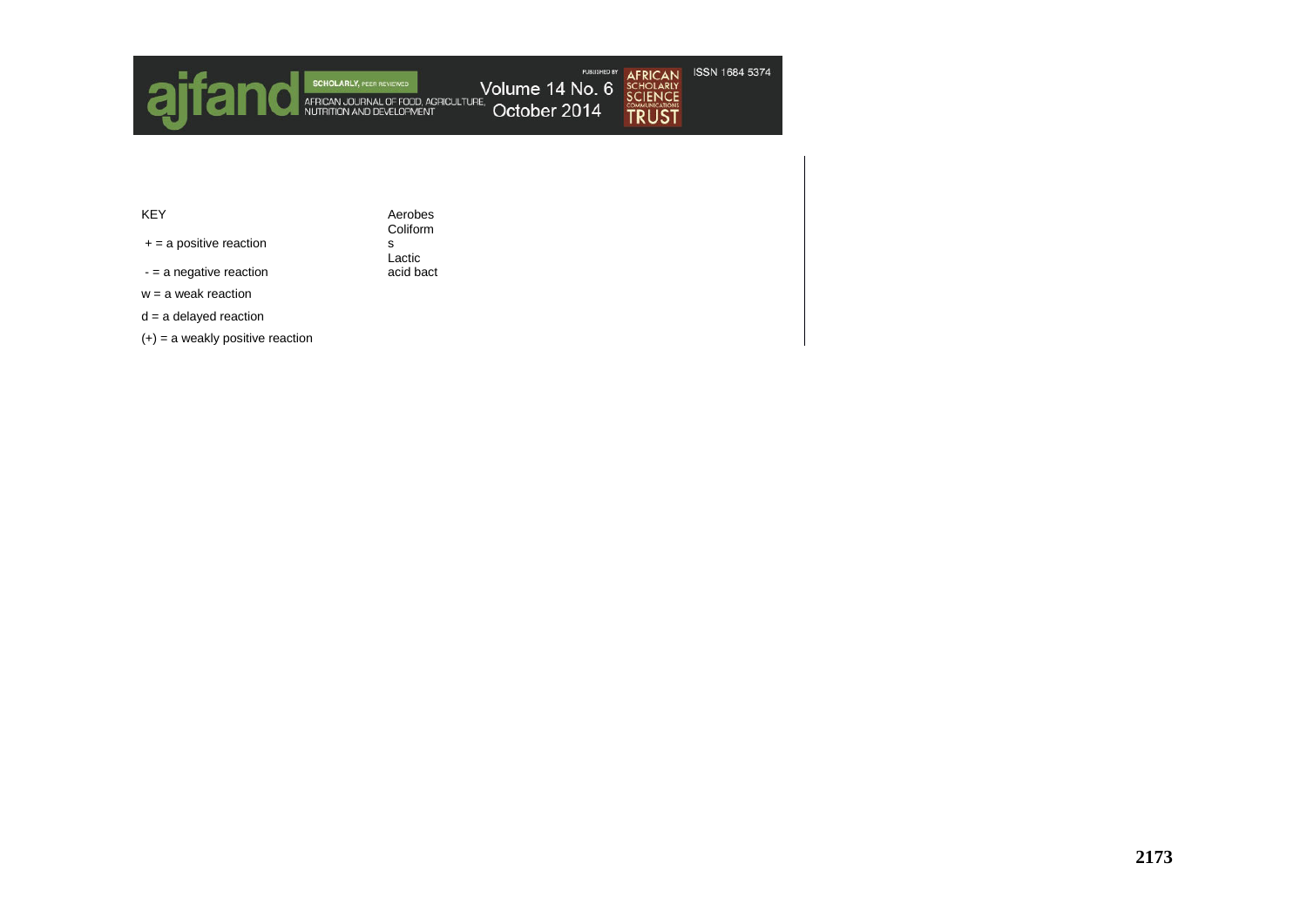

## **REFERENCES**

- 1**. USDA.** United State Department of Agriculture National Nutrient Data Base. In: <http://www.nutrition-and-you.com/basil-herb.html> Retrieved 22/02/2013**.**
- 2**. Kokwaro JO** Medicinal plants of East Africa, East Africa Literature Bureau, Kampala, Nairobi, and Dar-es-Salaam. P. 106-115, 1993.
- 3**. Watt JM and MG Breyer-Brandwijk** Medicinal and poisonous plants of Southern and Eastern Africa. E & S. Livingstone, Ltd. London, 1962.
- 4**. Harjula H** Mirau and his practice: A study of the ethnomedicinal repertoire of a Tanzanian herbalist Tri-med. books London. 1980 p. 223.
- 5. **FAO**. Some Medicinal Forest Plants of Africa and Latin America. Forestry Paper 67. FAO, Rome, 1986.
- 6. **Craveiro AA, Fernandes AG, Andrade CHS, Matos FJA and WJ Alencor** Oleosessenciais de plantas do Nordestes, Imprensa Universitaria, Universidade Federal do Ceard, Fortaleza, 1981.
- 7. **Janine de Aquino L, Xisto SP, Orionaida de Fatima LF, Realino de Paula J, Petro HF, Kioko Hasimoto de Souza LK, Aline de Aquino L and RS Maria de Rosario** Antifungal activity from *Ocimum gratissimum* L. towards *Cryptococcus neoformans*. Mem. Inst. Oswaldo Cruz, 2005; **100** (**1**): 55-58.
- 8. **Mshana NR, Abbiw DK, Addae-Mensah I, Adjanohoun E, Ahji MRA, Enow-Orock EG, Gbile ZO, Naomesi BK, Odei MA, Adenlami H, Oteng-Yeboah AA, Sarppony K, Sofowora A and AN Tackie** Traditional medicine and pharmacopoeia contribution to the revision of Ethno botanical and Floristic Studies in Ghana, Scientific, Technical and Research Commission of the Organisation of African Unity, 2000.
- 9**. Omojola AB, Isah OA, Adewunmi MK, Ogunsola OO and S Attah**  Evaluation of the effects of various additives on the acceptability of *Kilishi.* Tropical Journal of Animal Science, 2003; **7(2**): 97-101.
- 10. **Igene JO and IO Mohammed** Consumer preferences and attitude to *suya* an indigenous meat product, Annals of Borno 169, 1983.
- 11. **Meynelle GG and E Meynelle** Theory and practices in Bacterial. 2nd ed.CambridgeUni.Press, 1970, p.347.
- 12. **SAS.** SAS/STAT Guide for personal computers, version and edition, 1999 (Cary, N.C. SAS Institute).